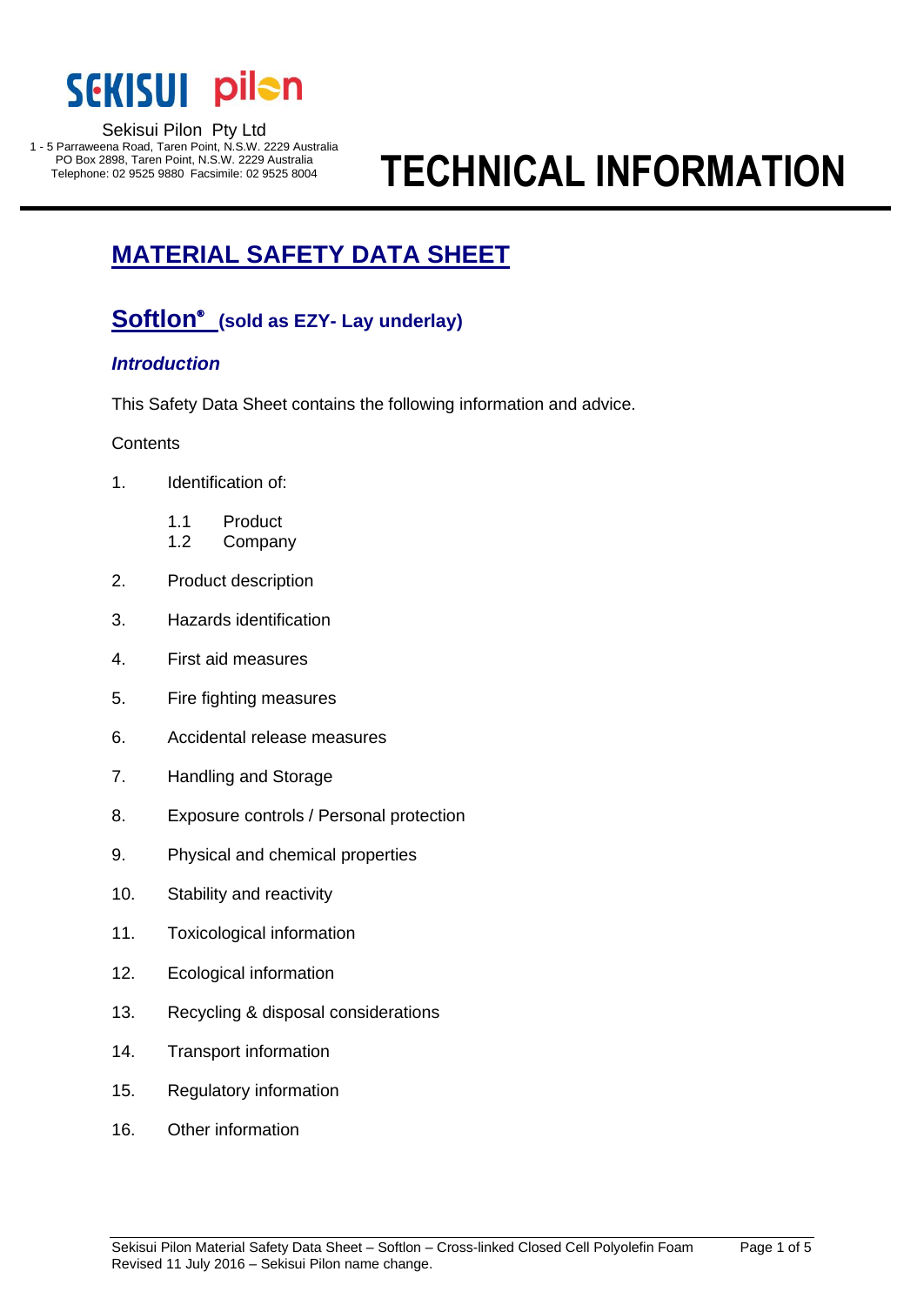## *1. Identification of:*

- **1.1 Product** Softlon®
- **1.2 Company** Headquarters & Production Plant Sekisui Pilon Pty Ltd 1-5 Parraweena Road Taren Point NSW 2229 Sydney Australia

Ph: (61)-2-9525 9880 Fax: (61)-2-9525 8004

## *2. Product Description*

Softlon<sup>®</sup> is physically cross-linked polyolefin foam produced in a continuous web process. Softlon<sup>®</sup> is based on PE and PP homo and copolymers and foamed with an organic foaming agent by chemical decomposition. The two following gases are mainly produced:

- Nitrogen  $(N_2)$
- Carbon dioxide  $(CO<sub>2</sub>)$

Both are known as non depleting substances to the ozone layer.

## *3. Hazards Identification*

Polyolefin foam will burn when provided with an adequate amount of heat and oxygen, therefore do not expose the material to any flame or other source of ignition or heat. Subject to reasonable care and cleanliness there are no obvious problems associated with the handling of polyolefin foams.

## *4. First Aid Measures*

After contact with skin or eyes: - No special measures.

In case of fire:  $-If$  smoke gases are inhaled, which contain mainly carbon dioxide  $(CO<sub>2</sub>)$ and carbon monoxide (CO): - Fresh air, coffee and possible artificial respiration (call a doctor immediately) are the recommended measures.

If headache, nausea or vomiting occurs, contact a doctor.

If body skin is burned through contact with molten foam: - Cool burned parts with water, but do not remove the foam from the skin. If skin burn grade 2 or 3 is reached: call a doctor immediately.

## *5. Fire Fighting Measures*

Fire extinguishing mediums are:

- Water spray
- Extinguishing foam
- CO2 extinguisher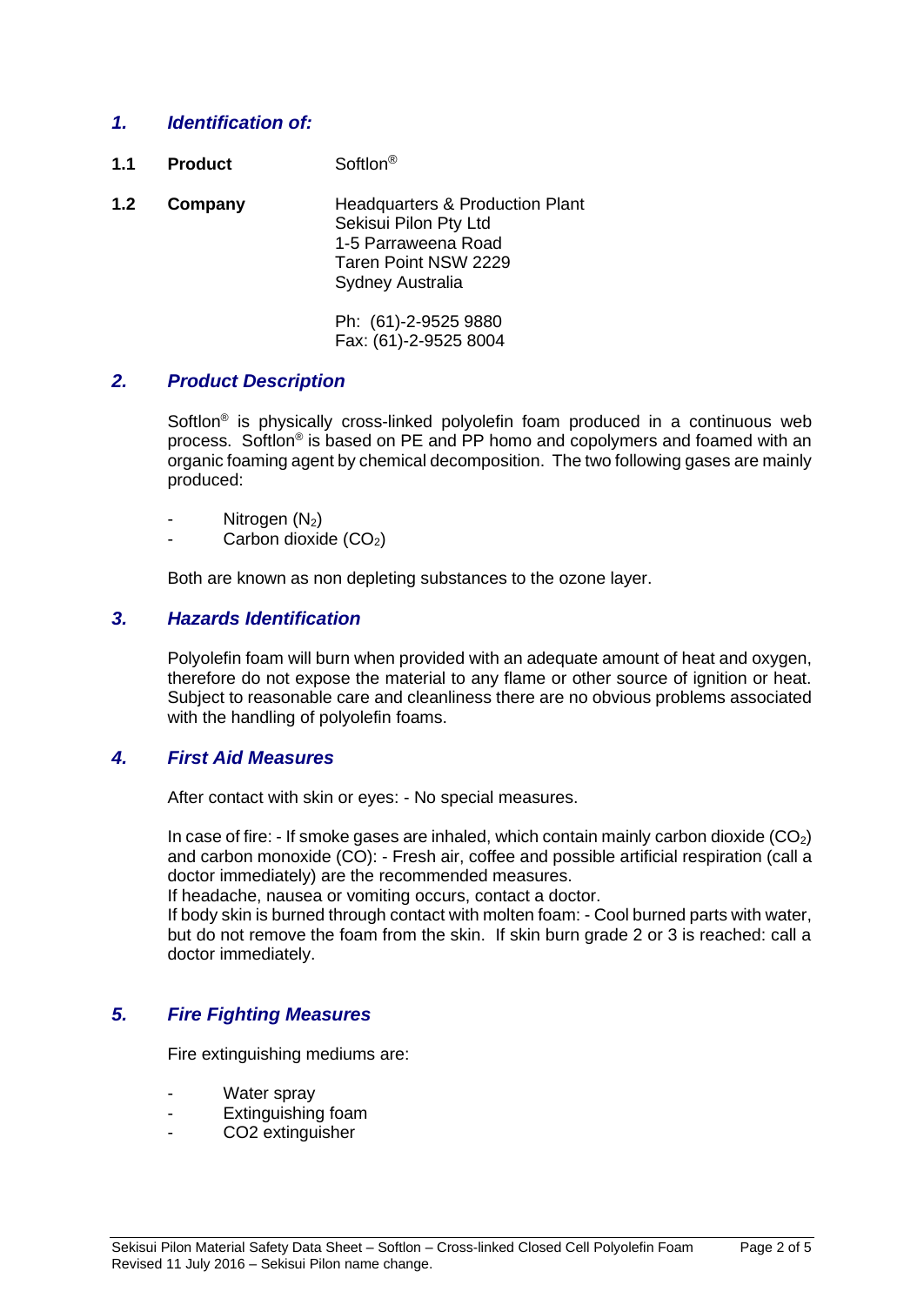Use respirator/oxygen masks in enclosed areas. Avoid dense smoke and do not inhale the smoke gases from combustion:

- a) Carbon dioxide
- b) Carbon monoxide
- c) Water vapour
- $a + b + c$ .: 95-97%
- d) Ethine  $(C_2H_2)$  2-4%
- e) Ethene  $(C_2H_4)$  <1%
- f) Ammonia  $<$ 1%

Use safety glasses and protect skin/body with protective clothing against molten Softlon®.

## *6. Accidental Release Measures*

Not applicable.

## *7. Handling and Storage*

#### Handling:

Practice reasonable care as a normal safety precaution. Fabrication areas should be well ventilated to carry away fumes, vapours and dust, especially in processes e.g.: lamination (heat and coating), welding, vacuum forming, hot press moulding; operators should be assured of a supply of fresh air. The working environment should be kept clean and free of dust.

Storage:

Practice reasonable care and cleanliness; provide adequate distance between stacks as a safety precaution. Do not expose to any source of flame, ignition or heat. Recommended storage is inside due to UV light and heat sensitivity.

## *8. Exposure controls/Personal Protection*

#### Breathing protection:

In special fabrication areas, that are not well ventilated, use special personal breathing respirator/mask or filter, in order to protect from fumes, vapours and dust.

#### Hand protection:

When working in fabrication areas utilising heat processes, wear gloves (cotton wool or leather), to prevent possible thermal injury from hot foam.

#### Eye protection:

When working in fabrication areas utilising heat processes, use goggles or face masks, to prevent possible contact with hot foam and thermal injury.

#### Body protection:

When working in fabrication areas utilising heat processes, wear clothes and shoes, to protect the full body skin, to prevent possible thermal injury (burns).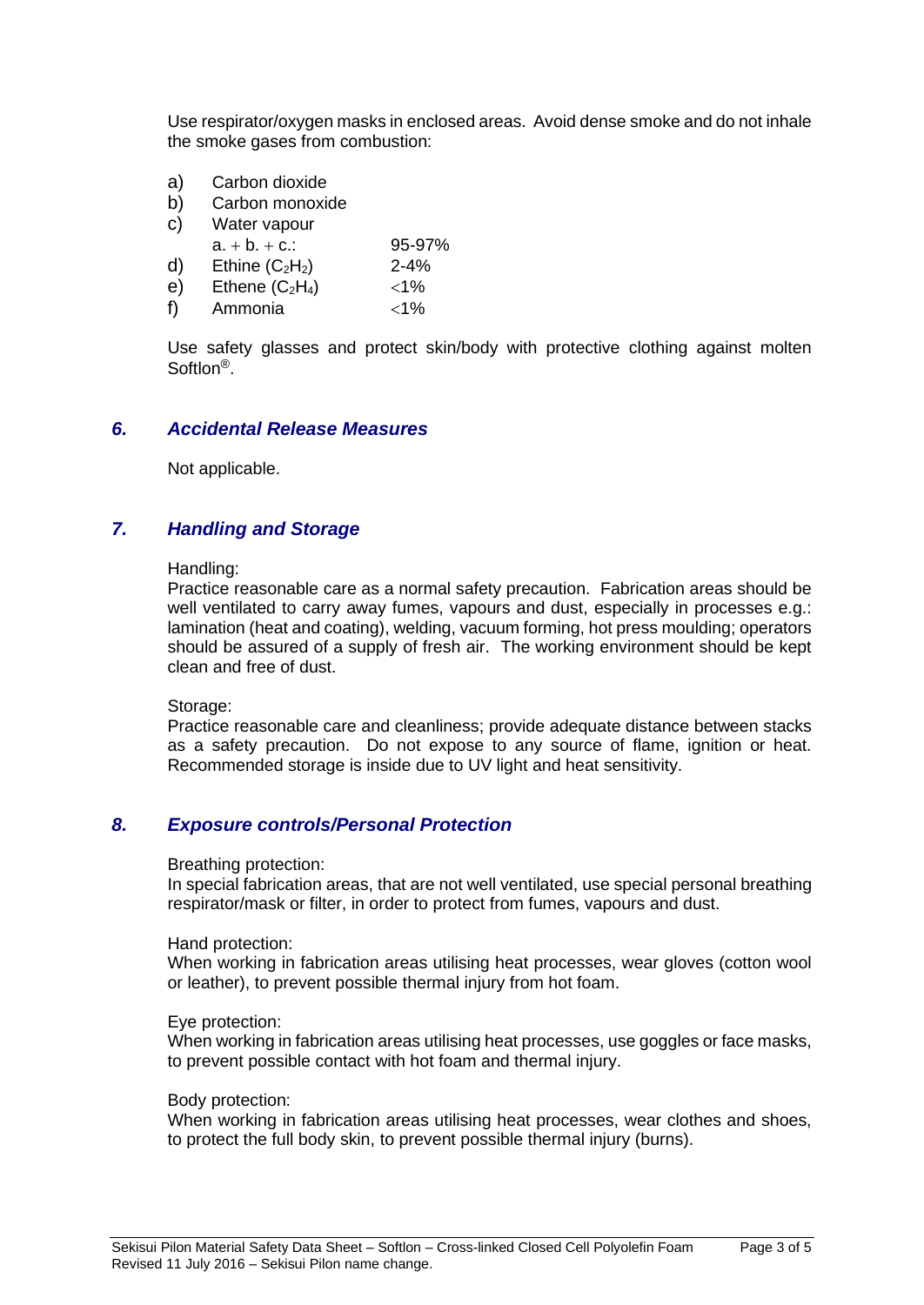## *9. Physical and Chemical Properties*

#### Appearance:

Semi rigid closed cell, physically cross-linked polyolefin foam web, available in a wide variety of colours.

| Odour:                       |                   | odourless                                                         |
|------------------------------|-------------------|-------------------------------------------------------------------|
| Softening range:             |                   | $≥70 - 1300C$                                                     |
| Auto flammability:           |                   | $\geq$ 300oC                                                      |
| Thermal decomposition:       |                   | $>160 - 1800C$                                                    |
| <b>Explosive properties:</b> |                   | none                                                              |
| Apparent density:            |                   | 25 - 250kg/m3                                                     |
| Solubility in                | water:            | insoluble                                                         |
|                              | Organic solvents: | insoluble, partly soluble, swelling;<br>depending on solvent type |

Other properties: Electrical surface resistance:  $\geq 1012 \Omega$ /square

## *10. Stability and Reactivity*

 $\lambda$   $\lambda$ 

| AVOIQ:                                      |             |
|---------------------------------------------|-------------|
| Any temperature (over period >10min.)       | >160 -180Co |
| Any contact with strong oxidising chemicals |             |

## *11. Toxicological Information*

Toxicologically harmless:

Physically cross-linked polyolefin foams are among the most inert polymer foams and constitute no hazard in terms of normal handling and skin contact.

## *12. Ecological Information*

Environmentally harmless:

- Insoluble in water: no contamination
- Insoluble in most solvents
- Degradable only by prolonged UV exposure

#### Ozone layer depleting substances:

Softlon® does not contain and is not produced with any of the substances mentioned in the "Montreal Protocol" of Ozone depleting substances' and in the corresponding EEC Council Regulations 594/91, 3952/92, 93/C232/07: CFC's, HCFC's halons, carbon tetrachloride, 1,1,1-trichloroethane, methyl bromide, hydrobromofluorocarbons.

## *13. Recycling & Disposal Considerations*

#### Re-use:

Remnant material may be reused directly eg:

- cushion packaging material
- insulation material in building renovation

Recycling: